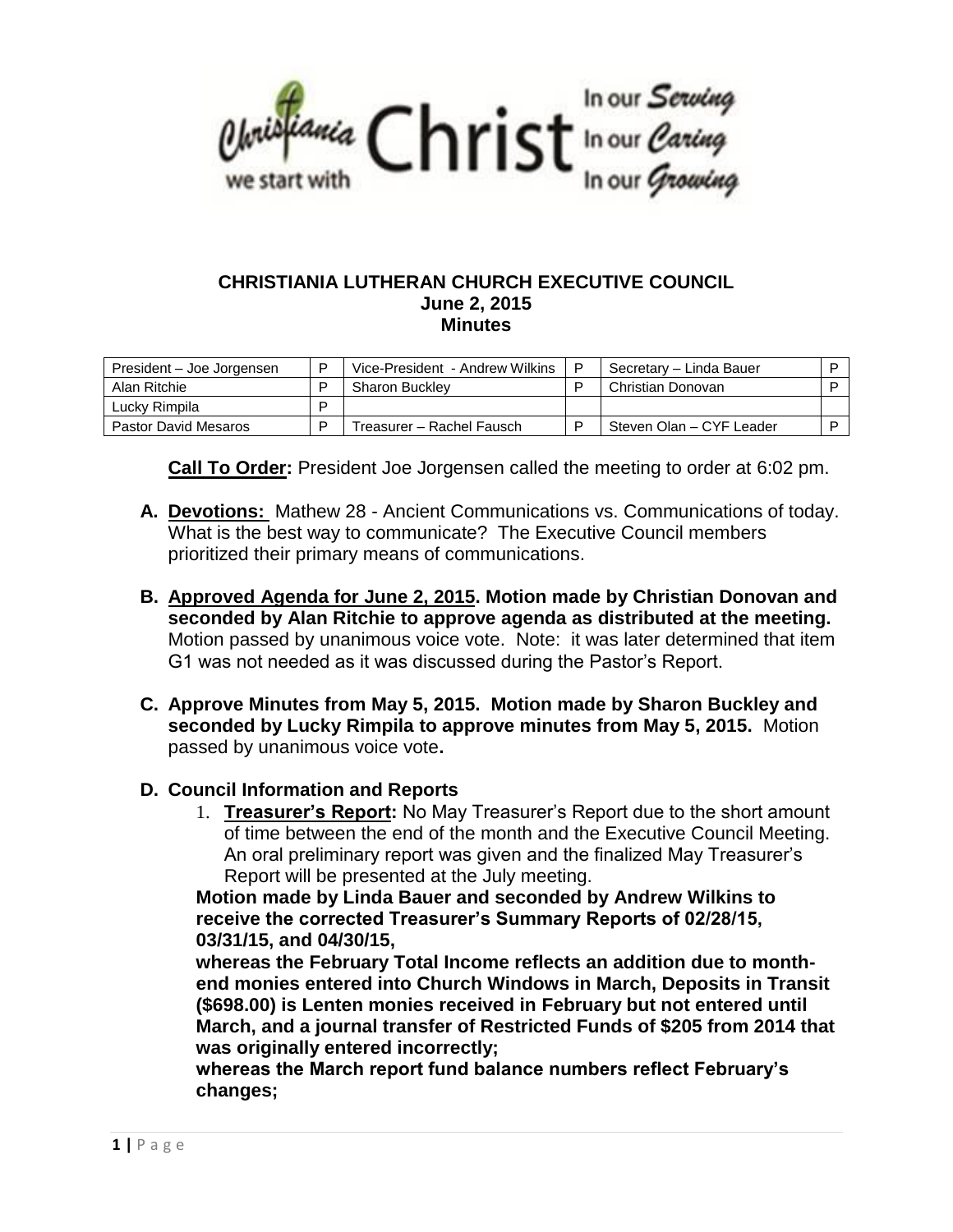**whereas the April General Fund separated out Youth Fundraiser Fund money, so added into a new column, and the deficit of (\$403.87) was rectified by correcting the February report.** Motion passed by voice vote.

## **2. Pastor's Report: See Attached**

Pastor Dave has discussed preliminary plans with John Storlie to redesign the education wing. Discussion on selling the parsonage to finance the project. Andrew Wilkins will join Pastor Dave on this task force. Fayette Ames has agree to join the Stewardship Ministry Team. Discussion on requests for monies for special projects. Pastor Dave will bring to the Executive Council and the Executive Council will review at the next budget cycle in September or October.

**Motion made by Sharon Buckley and seconded by Lucky Rimpila to receive the Pastor's report as presented.** Motion passed by unanimous voice vote.

### **3. CYF Leader Report: See Attached**

Confirmands – nineteen students were confirmed The Faith Formation Team has two members – Kim Robertson and Sara McGregor.

Steven received his 6 month review.

Currently enrolled: VBS – 15; Confirmation Camp – 5; ELCA Youth Gathering – 5.

**Motion made by Christian Donovan and seconded by Alan Ritchie to receive CYF Leader Report as presented.** Motion passed by unanimous voice vote**.**

- **4. Ministry Board Report and Ministry Team Reports: NO REPORTS**
- **5. Property Committee Report: See Attached**

**Motion made by Sharon Buckley and seconded by Linda Bauer to accept the Property Committee Report as presented.** Motion passed by unanimous voice vote.

### **E. Old Business**

- 1. Report on Personnel Handbook Sharon has being working on it and has ran into a few roadblocks. Lucky and Sharon will collaborate and present at the next meeting.
- 2. Report on filling open position on Executive Council Pastor Dave has given names to Ron Ovans on the Nominating Committee.
- 3. Report on outside audit Joe has not heard back from Jackie DuLac. Linda reported the Jackie requested information on the church software program and other stats of the church.